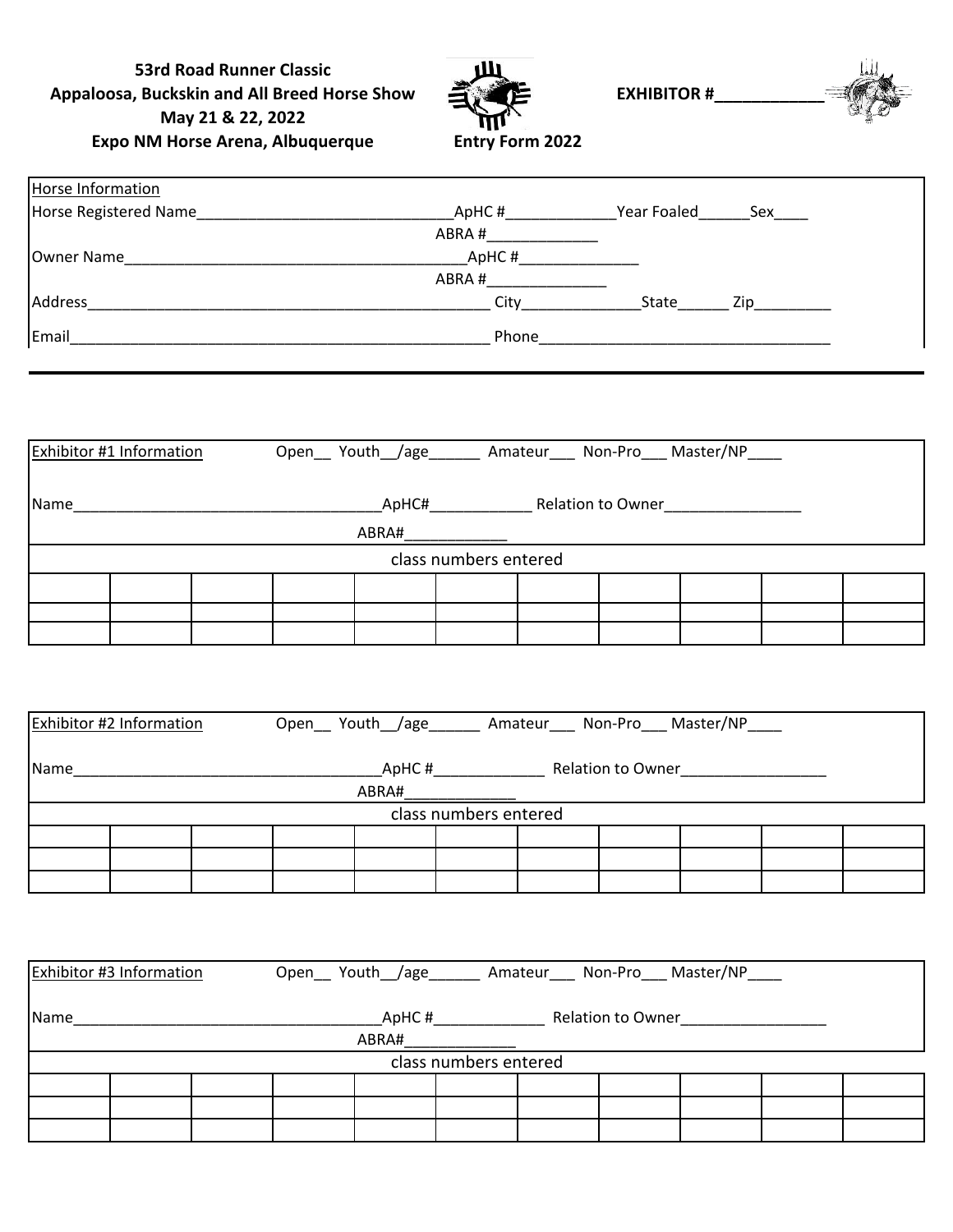|             | Fees Per Class   |           | <b>Blanket Fees</b>                                                                                                   |  |
|-------------|------------------|-----------|-----------------------------------------------------------------------------------------------------------------------|--|
| All Breed   | $X$ \$15.00 = \$ | All Breed | $X \$100.00 = $$                                                                                                      |  |
| ApHC        | $X$ \$25.00 = \$ | ApHC      | $X \, \text{$} 5150.00 = $$                                                                                           |  |
| <b>ABRA</b> | $X$ \$25.00 = \$ | ABRA      | $X$ \$150.00 = \$                                                                                                     |  |
| Youth       | $X$ \$15.00 = \$ | Youth     | $X$ \$100.00 = \$                                                                                                     |  |
|             |                  |           | Ech Add'l Horse/rider/breed $X \xi 75.00 = \xi$<br>Youth Add'l Horse $X \le 50.00 = \frac{1}{5}$<br><b>Total Fees</b> |  |

| ALL CHECKS MUST BE SIGNED AND LEFT OPEN UNTIL CHECK OUT          | Ck#<br>Cash |  |
|------------------------------------------------------------------|-------------|--|
| <b>Total Fees</b>                                                |             |  |
| Day Fee \$20.00                                                  |             |  |
| Dry (no hook-ups) \$30.00 a night                                |             |  |
| w/electric (full) \$40.00 a night                                |             |  |
| <b>RV Hook-Up</b>                                                |             |  |
| Trail Fee (per horse) \$10.00                                    |             |  |
| Stall Rental (per horse, per night) # of Stalls _______ X\$25.00 |             |  |
| Haul in fee/Day trip pass \$15.00                                |             |  |
| Insurance/Office Fees (per horse) \$25.00 Pre Entry \$20.00      |             |  |
| <b>Total Class Fee</b>                                           |             |  |
| Appaloosa National Point Fee/Youth/NP Classes<br>$X$2.00 =$      |             |  |
| Appaloosa National Point Fee/Open<br>$X$2.00 =$<br>Classes       |             |  |
| Cutting Fee X \$60.00=                                           |             |  |
| No. of cattle classes Boxing X \$40.00 =                         |             |  |
| Cattle Fees (Does not include cost of Class)                     |             |  |

In consideration of my entry as an exhibitor with ApHC or NMBHA with the rights and privleges as attendant thereto, (I)(We) hereby expressly release and hold harmless and agree to indemnify the ApHC or NMBHA and there officers, agents, employees, and volunteers from any and all claims, loss, damage, injury, and liability whatsoever and howsoever the same may be caused resulting directly or indirectly from such entry by applicant. In case of injury, I hereby give my permission for emergency medical treatment.

\_\_\_\_\_\_\_\_\_\_\_\_\_\_\_\_\_\_\_\_\_\_\_\_\_\_\_\_\_\_\_\_\_\_\_\_\_\_\_\_\_\_\_\_\_\_\_\_\_\_\_\_\_\_\_\_\_\_\_\_\_\_\_\_\_\_\_\_\_\_\_\_\_\_\_\_\_\_\_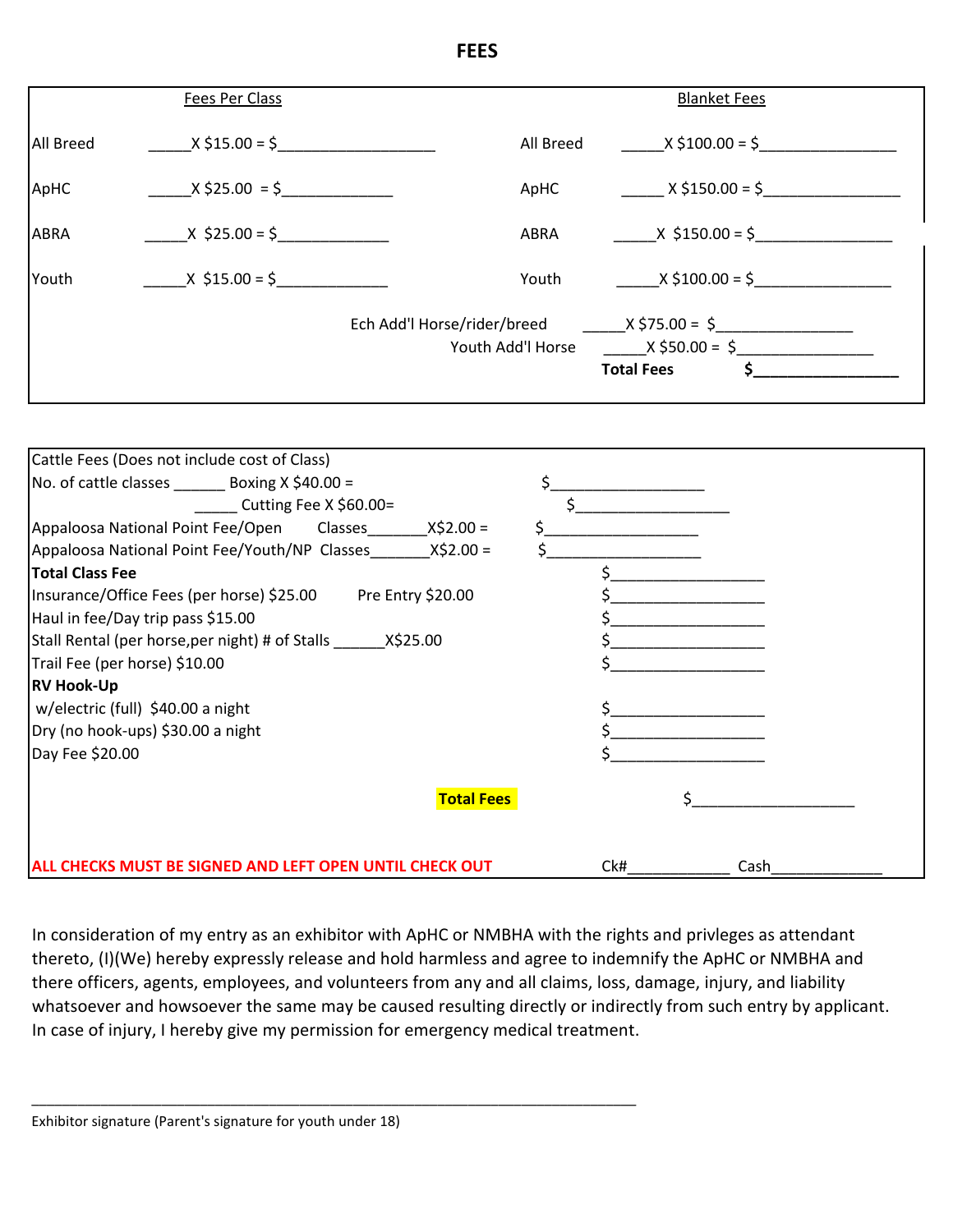SATURDAY, MAY 21 – 8am START

- All Breed Ranch Cutting
- BBP Ranch Cutting
- ABRA Open Ranch Cutting
- AB Working Cow Horse
- ABRA/ApHC Working Cow Horse Open
- ABRA/ApHC Working Cow Horse Non-Pro/Amateur
- AB Ranch Cow Work
- ABRA Ranch Cow Work (circle or rope)
- ABRA Ranch Cow Work Amateur
- ABRA Ranch Cow Work Youth 18 & Under
- AB Boxing
- ABRA/ApHC Boxing Non-Pro/Amateur
- ABRA/ApHC Boxing Youth 18 & Under
- AB Ranch Reining
- ABRA/ApHC Junior Ranch Reining
- ABRA/ApHC Senior Ranch Reining
- ABRA/ApHC Ranch Reining N-P/Amateur
- ABRA/ApHC Ranch Reining Yth 18&Under
- AB Ranch Riding
- BBP Ranch Riding
- ABRA/ApHC Senior Ranch Riding
- ABRA/ApHC Junior Ranch Riding
- ABRA/ApHC Ranch Riding N-P/Amateur
- ABRA/ApHC Ranch Riding Yth 18&Under

## **LUNCH BREAK**

- AB Ranch Trail
- BBP Ranch Trail
- ABRA/ApHC Senior Ranch Trail
- ABRA/ApHC Junior Ranch Trail
- ABRA/ApHC Ranch Trail Non-Pro/Amateur
- ABRA/ApHC Ranch Trail Youth 18 & Under
- AB Ranch Rail
- BBP Ranch Rail
- ABRA/ApHC Senior Ranch Rail
- ABRA/ApHC Junior Ranch Rail
- ABRA/ApHC Ranch Rail Non-Pro/Amateur
- ABRA/ApHC Ranch Rail Youth 18 & Under
- AB Ranch Conformation
- BBP Ranch Conformation
- ABRA/ApHC Senior Ranch Conformation
- ABRA/ApHC Junior Ranch Conformation
- ABRA/ApHC Ranch Conformation Non-Pro/Amateur
- ABRA/ApHC Ranch Conformation Youth 18 & Under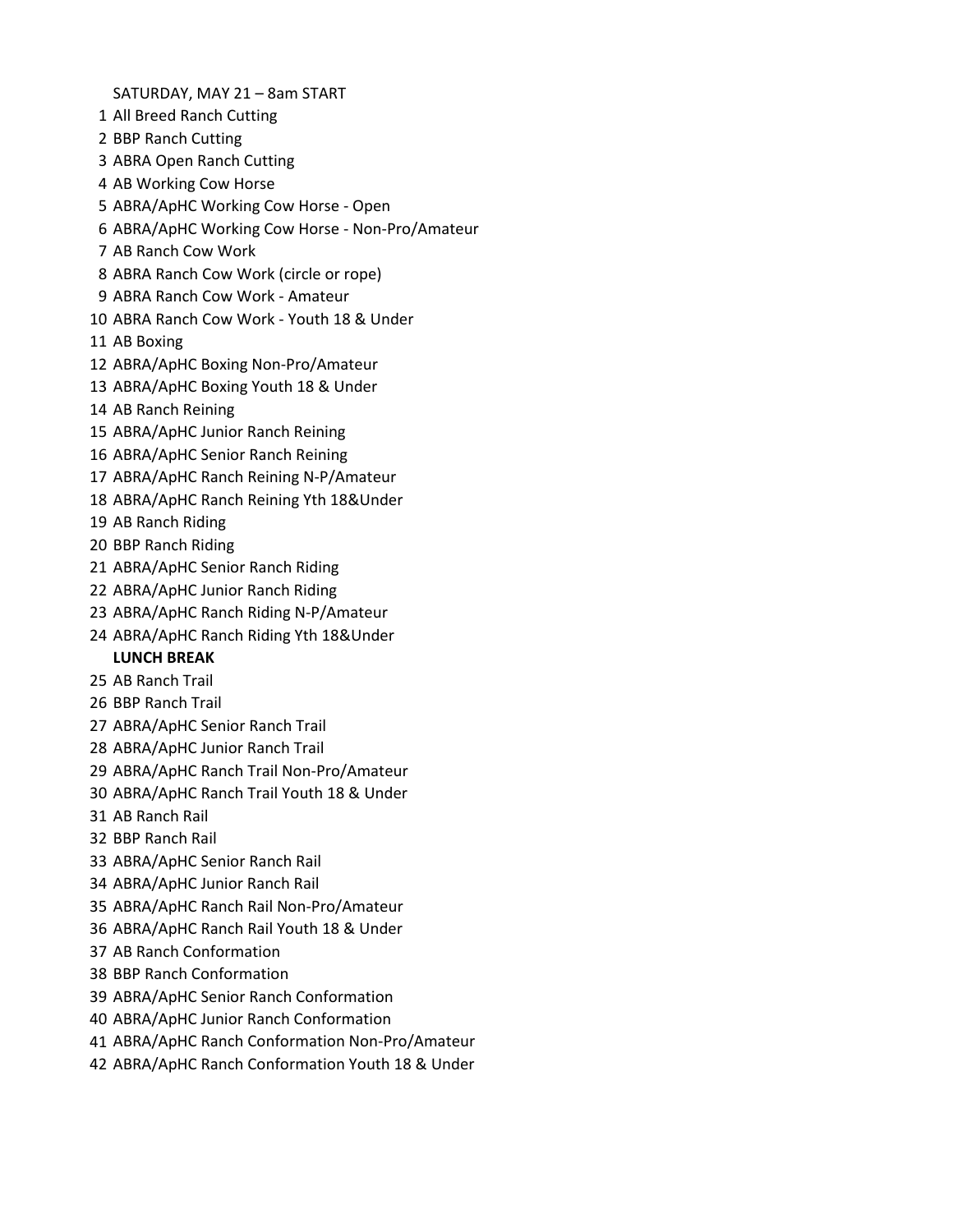Sunday May 22 - 8am START

- ApHC Heritage Open 93 AB Showmanship
- 
- 
- ApHC Most Colorful at Halter Open 96 ABRA/ApHC Showmanship WT 11-18
- 47 ApHC Most Colorful at Halter NP
- ApHC Most Colorful at Halter Youth
- 
- 
- 
- 
- 
- 
- ABRA Grand & Reserve Stallions 105 ABRA Hunter in Hand Open
- 
- 
- 
- 
- 
- ApHC NP Stallions **BREAK**
- AB Geldings
- BBP Yearling & Older Geldings
- ABRA Yearling Geldings
- ABRA 2 Year Old Geldings
- ABRA 3 Year Old Geldings
- ABRA 4 Year & Older Geldings
- ABRA Grand & Reserve Geldings
- ABRA Amateur Geldings
- ABRA Youth Geldings
- ApHC Junior Geldings
- ApHC Senior Geldings
- 72A ApHC Performance Geldings
- ApHC Grand & Reserve Geldings
- ApHC NP Geldings
- ApHC Youth Geldings
- AB Mares
- BBP Yearling & Older Mares
- ABRA Yearling Mares
- ABRA 2 Year Old Mares
- ABRA 3 Year Old Mares
- ABRA 4 Year & Older Mares
- ABRA Grand & Reserve Mares
- ABRA Amateur Mares
- ABRA Youth Mares
- ApHC Junior Mares
- ApHC Senior Mares
- ApHC Performance Mares
- ApHC Grand & Reserve Mares
- ApHC NP Mares
- ApHC Youth Mares
- ABRA/AB Leadline 6 & Under
- AB W/T Showmanship
- 
- ABRA Dun Factor 94 AB Youth Showmanship
- ABRA Buckskin Color 95 ABRA/ApHC Showmanship WT 10 & Under
	-
	- 97 ABRA/ApHC Showmanship Amateur/NP 19 & Over
	- 98 ABRA/ApHC Showmanship Youth 18 & Under
- AB Stallions 99 ABRA/ApHC Showmanship Amateur Select/NP Masters
- BBP Yearling & Older Stallions 100 ApHC Hunter in Hand Stallions
- 51 ABRA Yearling Stallions 101 ApHC Hunter in Hand Stallions NP
- ABRA 2 Year Old Stallions 102 ApHC Hunter in Hand Geldings
- 53 ABRA 3 Year Old Stallions 103 ApHC Hunter in Hand Geldings NP
- ABRA 4 Year & Older Stallions 104 ApHC Hunter in Hand Geldings Youth
	-
- ABRA Amateur Stallions 106 ABRA Hunter in Hand Amateur
- ApHC Junior Stallions 107 ABRA Hunter in Hand Youth
- ApHC Senior Stallions 108 ApHC Hunter in Hand Mares
- 59 ApHC Performance Stallions 109 ApHC Hunter in Hand Mares NP
- ApHC Grand & Reserve Stallions 110 ApHC Hunter in Hand Mares Youth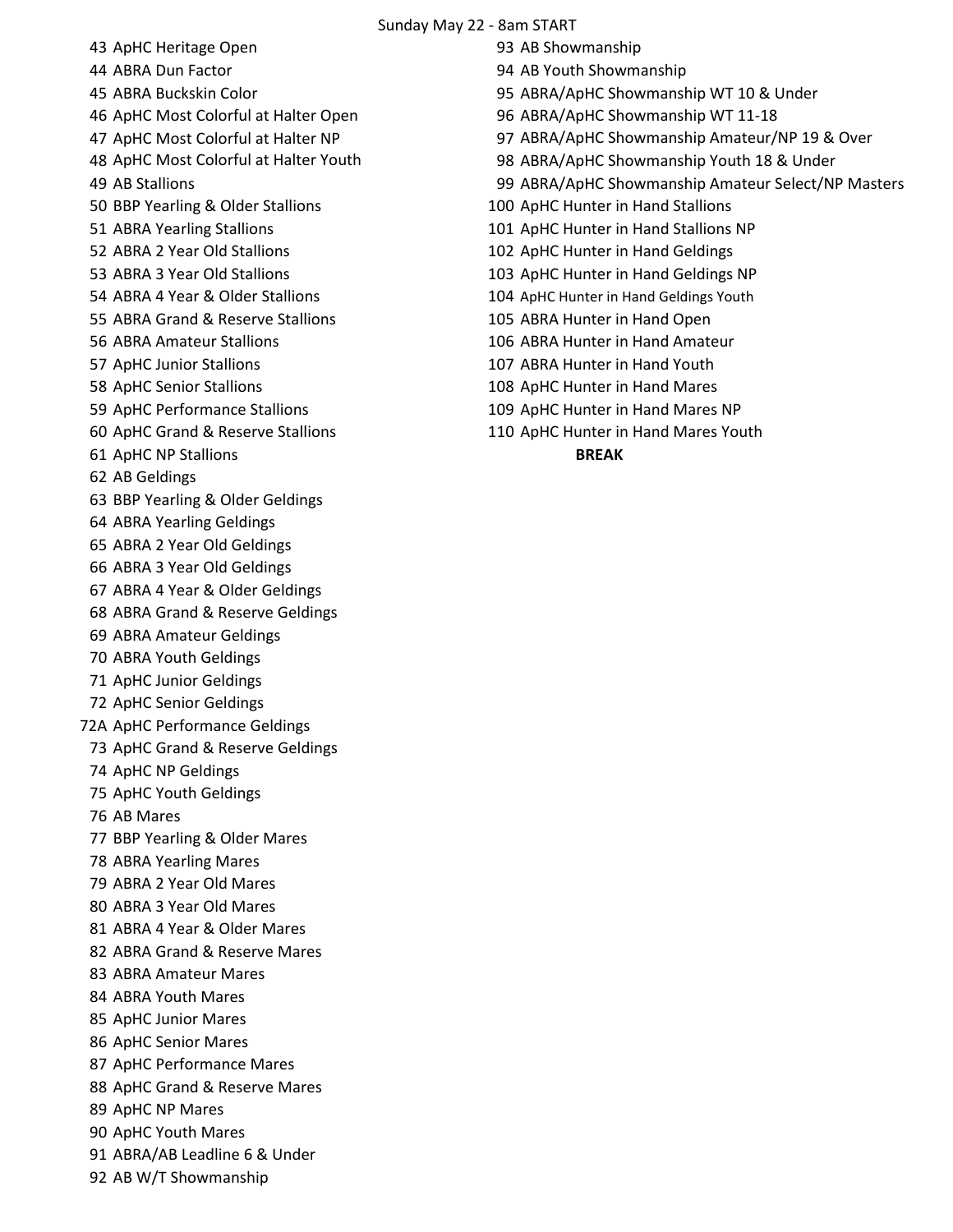## SUNDAY MAY 22 – CONTINUED

- AB W/T Hunter Under Saddle 163 AB Youth Western Riding
- 
- 
- ABRA/ApHC Hunter Under Saddle W/T 10 & Under 166 ABRA/ApHC Western Riding Green
- ABRA/ApHC Hunter Under Saddle W/T 11-18 167 ABRA/ApHC Western Riding Youth
- ABRA/ApHC Hunter Under Saddle W/T Amateur/NP
- ABRA/ApHC Hunter Under Saddle Open
- ABRA/ApHC Hunter Under Saddle Amateur/NP 19 & Over
- ABRA/ApHC Hunter Under Saddle Green
- ABRA/ApHC Hunter Under Saddle Youth 18 & Under
- ABRA/ApHC Hunter Under Saddle Amateur Select/NP Masters
- AB W/T Hunt Seat Equitation
- AB Hunt Seat Equitation
- AB Hunt Seat Equitation Youth
- ABRA/ApHC Hunt Seat Equitation W/T 10 & Under
- ABRA/ApHC Hunt Seat Equitation W/T 11-18
- ABRA/ApHC Hunt Seat Equitation W/T Amateur/NP
- ABRA/ApHC Hunt Seat Equitation Amateur/NP 19 & Over
- ABRA/ApHC Hunt Seat Equitation Youth 18 & Under
- ABRA/ApHC Hunt Seat Equitation Amateur
- AB W/T Trail
- AB Trail
- AB Youth Trail
- ABRA/ApHC Trail W/T 10 & Under
- ABRA/ApHC Trail W/T 11-18
- ABRA/ApHC Trail W/T Amateur/NP
- ABRA/ApHC Trail Open
- ABRA/ApHC Trail Amateur/NP 19&Over
- ABRA/ApHC Trail Youth 18 & Under
- ABRA/ApHC Trail Green
- ABRA/ApHC Trail Amateur Select/NP Masters
- AB W/T Western Pleasure
- AB Western Pleasure
- AB Youth Western Pleasure
- ABRA/ApHC Western Pleasure W/T 10 & Under
- ABRA/ApHC Western Pleasure W/T 11-18
- ABRA/ApHC Western Pleasure W/T Amateur/NP
- ABRA/ApHC Western Pleasure Open
- ABRA/ApHC Western Pleasure Amateur/NP 19 & Over
- ABRA/ApHC Western Pleasure Youth 18 & Under
- ABRA/ApHC Western Pleasure Green
- ABRA/ApHC Western Pleasure Amateur Select/NP Masters
- AB W/T Western Horsemanship
- AB Western Horsemanship
- AB Youth Western Horsemanship
- ABRA/ApHC Western Horsemanship W/T 10 & Under
- ABRA/ApHC Western Horsemanship W/T 11-18
- ABRA/ApHC Western Horsemanship W/T Amateur/NP
- ABRA/ApHC Western Horsemanship Amateur/NP 19 & Over
- ABRA/ApHC Western Horsemanship Youth 18 & Under
- ABRA/ApHC Western Horsemanship Amateur Select/NP Masters
- AB Western Riding
- 
- 112 AB Hunter Under Saddle 164 ABRA/ApHC Western Riding Open
- AB Hunter Under Saddle Youth 165 ABRA/ApHC Western Riding Amateur/NP
	-
	-